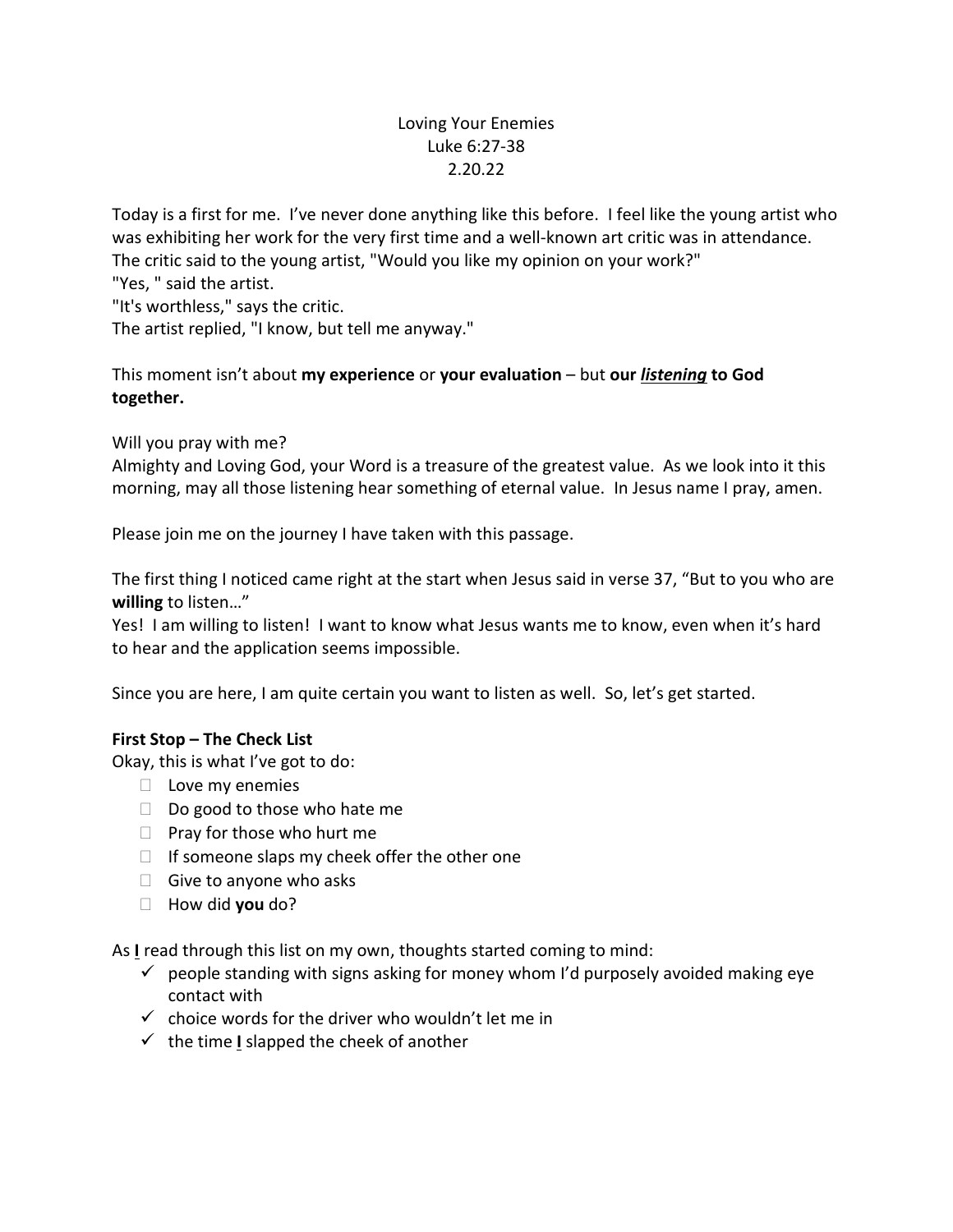I realized - this is beyond me. I can't do this. Reading on in verses 32-34 took me down another notch, pointing out that even sinners love those who love them. And if I'm truly honest, I don't even love those I love as Jesus teaches 100% of the time.

How naïve for me to think this passage was about carrying out a list of behaviors. I needed another approach. What did Jesus want me to know?

### **Second Stop – God's Heart**

After being reminded of how far short I fall below God's heavenly standard, the Holy Spirit gave reassurance. Verses 35 & 36 reminded me my loving Father is generous and gracious. Even when I'm at my worst, He is kind.

I took a step back in time, remembering the moment I discovered *God loved me* when *I* **was His enemy**.

I had acknowledged Jesus as God's Son when I joined the church as a teenager; but I saw Jesus as my friend, not my Savior. Due to pride and ego, I thought of myself as "a good person" who didn't have any sins to be saved from. It wasn't until my late 20's that the Holy Spirit enabled me recognize *I was* **a sinner** and my sins **offended God.** 

Upon grasping this fact, I was filled with a sense of unworthiness. What a sweet and tender moment of relief when the Holy Spirit spoke deep into my convicted heart reassuring me all my sins were forgiven the moment I accepted Jesus as my Savior.

I'm so grateful for God's patience and His kindness as He gently pursued me and patiently waited for my eyes to be opened. God had loved me all along, first as an enemy, now as His adopted daughter.

One of the things I truly enjoy and appreciate about God is - He doesn't ask us to do anything He doesn't do. He lives the way He commands us to live and He sent Jesus to show us how to love as He does.

Jesus gave us the supreme example of loving our enemies when he gave his life for those who hated him. In the height of his pain and suffering on the cross he prayed for His enemies, "Father, forgive them, for they do not know what they are doing" (Luke 23:34NLT).

How many times has someone hurt us and it was clear upon reflection that they didn't know what they were doing either?

Jesus gives us moments like this to help us become more like him. And as we extend love and forgiveness to others **our hearts** become more like **God's heart**.

Jesus' presence on earth was the inauguration of the Kingdom of Heaven. It is here but not yet complete. During this time between Jesus first coming and his return, he reveals his love through us. When we live as Jesus taught us to live and our hearts overflow with mercy and compassion for our enemies, the world takes notice. We reflect our Father's love for ALL people and it is winsome! God works through us to usher in His Kingdom!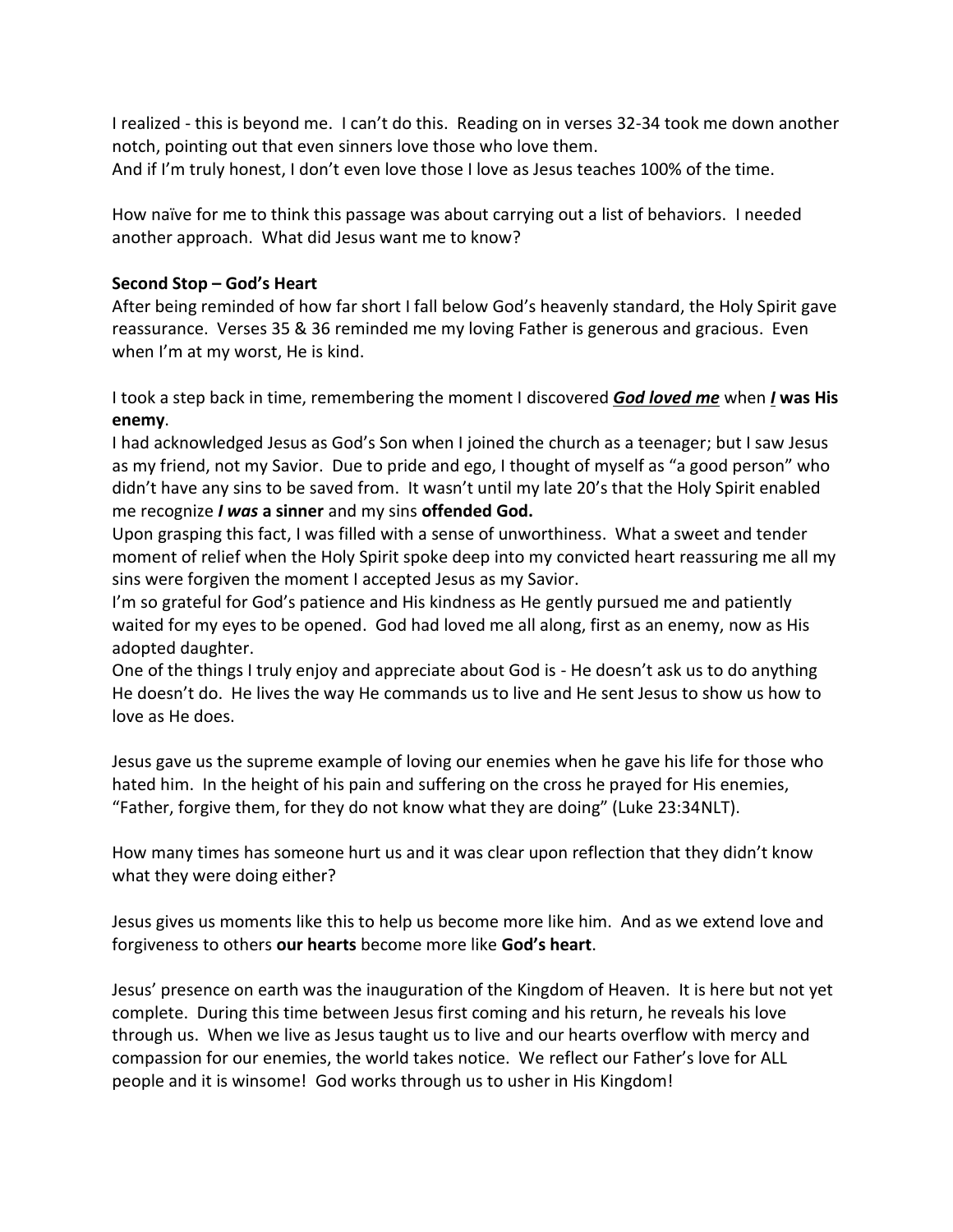#### **Third Stop – How Do We Love Our Enemies?**

It is human to return evil for evil, but when we accept Christ as our Savior, God makes us new creatures. He transforms our motives, will, and emotions so that we genuinely desire good for our enemies. We begin to love as our Father does – freely, without restrictions. But practically, how does this transformation take place?

Going back to today's scripture passage, I noted that everything Jesus mentioned involved action: bless, pray, serve, minister, give. Jesus said, "**Do** to others as you would like them to **do** to you." It's about doing. He never mentions feelings.

As we submit our wills and **do** our part, the Holy Spirit does what we cannot. God transforms our hearts by filling them with His love by the Holy Spirit. Little by little, we begin to truly desire good for those who have treated us badly.

This is not a "one and done" experience. Living God's way is only possible through an ongoing relationship with our Heavenly Father. God wants us to enjoy a moment by moment relationship of love and dependency on His complete sufficiency for our every need.

One of the most powerful examples regarding loving our enemies is that of Corrie Ten Boom's forgiving a guard from the concentration camp where she and her sister Betsie were sent after being arrested for concealing Jews in their home during the Nazi occupation of Holland. Corrie describes God's transformation of her heart once her will was submitted.

Many of you may be familiar with this story. But do you know what her life was like after that moment of transformation? In an article she wrote for *Guideposts* magazine, Corrie lets us in on "the rest of the story".

*"And having thus learned to forgive in this hardest of situations, I never again had difficulty in forgiving: I wish I could say it! I wish I could say that merciful and charitable thoughts just naturally flowed from me from then on. But they didn't.*

*If there's one thing I've learned at 80 years of age, it's that I can't store up good feelings and behavior–but only draw them fresh from God each day. Maybe I'm glad it's that way. For every time I go to Him, He teaches me something else.* 

*I recall the time, some 15 years ago, when some Christian friends whom I loved and trusted did something which hurt me. You would have thought that, having forgiven the Nazi guard, this would have been child's play. It wasn't. For weeks I seethed inside. But at last I asked God again to work His miracle in me. And again it happened: first the cold-blooded decision, then the flood of joy and peace. I had forgiven my friends; I was restored to my Father.*

*Then, why was I suddenly awake in the middle of the night, hashing over the whole affair again? My* friends! *I thought.* People I loved! *If it had been strangers, I wouldn't have minded so. I sat up and switched on the light. "Father, I thought it was all forgiven! Please help me do it!"*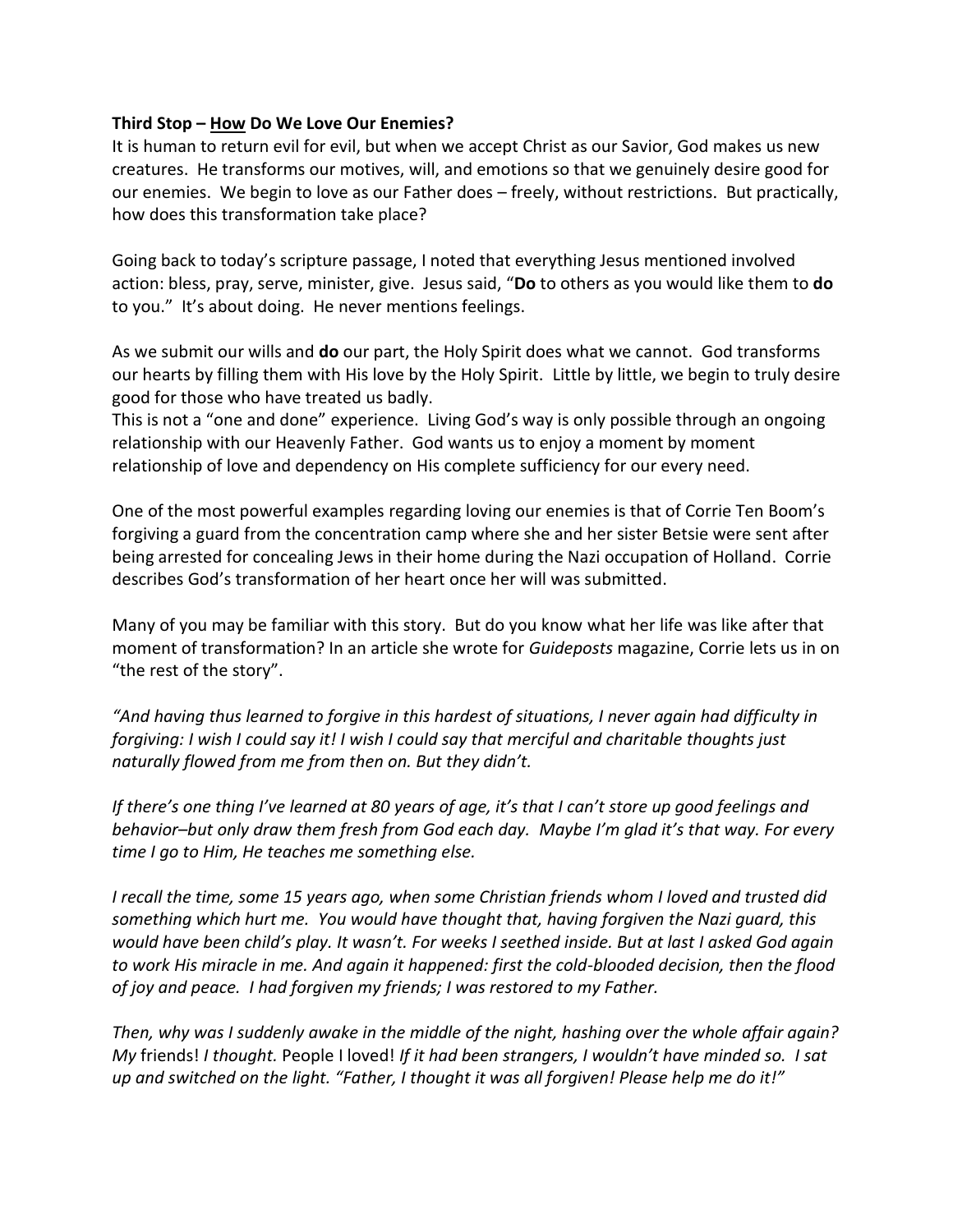*But the next night I woke up again. They'd talked so sweetly too! Never a hint of what they were planning. "Father!" I cried in alarm. "Help me!"*

*His help came in the form of a kindly Lutheran pastor to whom I confessed my failure after two sleepless weeks. "Up in that church tower," he said, nodding out the window, "is a bell which is rung by pulling on a rope. But you know what? After the sexton lets go of the rope, the bell keeps on ringing, slower and softer, until it stops.*

*"I believe the same thing is true of forgiveness. When we forgive someone, we take our hand off the rope. But if we've been tugging at our grievances for a long time, we mustn't be surprised if the old angry thoughts keep coming for a while. They're just the ding-dongs of the old bell slowing down."*

*And so it proved to be. There were a few more midnight reverberations, a couple of dings when the subject came up in my conversation. But the force–which was my willingness in the matter– had gone out of them. They came less and less often and at last stopped altogether.*

*And so I discovered another secret of forgiveness: that we can trust God not only above our emotions, but also above our thoughts."*

With complete transparency, Corrie explains so well a life of moment by moment dependence and a relationship of love with our Heavenly Father through his Son Jesus by the power of the Holy Spirit.

# **Final stop – The Icing on the Cake**

In the final verses of today's passage, verse 37 & 38, Jesus adds a few examples of things NOT to do and then he explains what our life will be like **now** as well as **eternally** when we live as he teaches. The Message translation explains like this:

<sup>37-38</sup> "Don't pick on people, jump on their failures, criticize their faults—unless, of course, you want the same treatment. Don't condemn those who are down; that hardness can boomerang. Be easy on people; you'll find life a lot easier. Give away your life; you'll find life given back, but not merely given back—given back with bonus and blessing. Giving, not getting, is the way. Generosity begets generosity."

The way we live matters. It affects our lives and the lives of others, now and throughout eternity. Sometimes we can't see this right away, but the promise is – when we bless, pray, serve, minister, give, forgive… – these gifts will be returned to us in full – verse 38 of the NLT says "pressed down, shaken together to make room for more, running over, and poured into your lap. The amount we give will determine the amount we get back."

Wow! Isn't God amazing! He not only returns what we give, He delights in giving us a return that is abundant, running over, and poured into our laps!